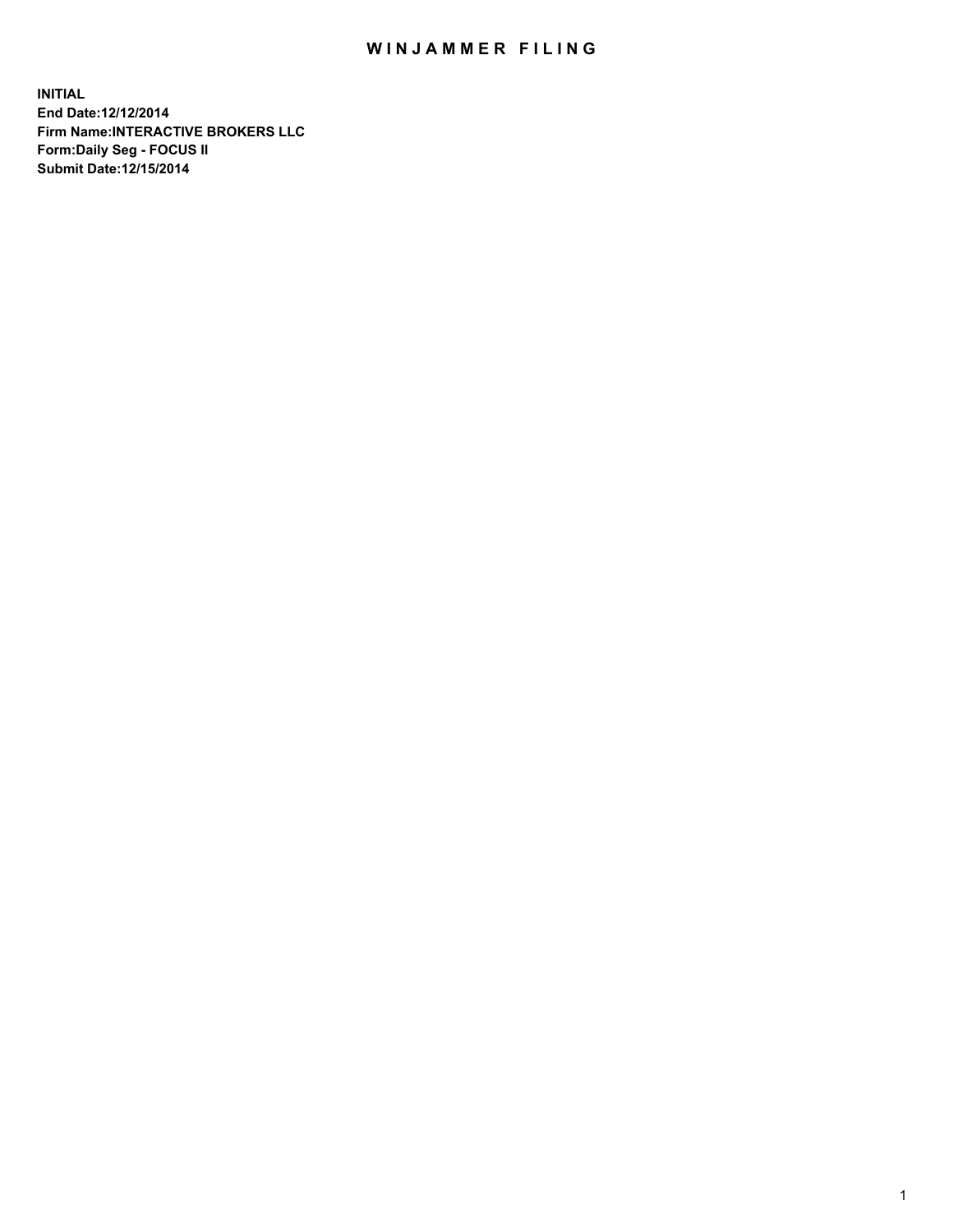## **INITIAL End Date:12/12/2014 Firm Name:INTERACTIVE BROKERS LLC Form:Daily Seg - FOCUS II Submit Date:12/15/2014 Daily Segregation - Cover Page**

| Name of Company<br><b>Contact Name</b><br><b>Contact Phone Number</b><br><b>Contact Email Address</b>                                                                                                                                                                                                                          | <b>INTERACTIVE BROKERS LLC</b><br><b>Michael Ellman</b><br>203-422-8926<br>mellman@interactivebrokers.co<br><u>m</u> |
|--------------------------------------------------------------------------------------------------------------------------------------------------------------------------------------------------------------------------------------------------------------------------------------------------------------------------------|----------------------------------------------------------------------------------------------------------------------|
| FCM's Customer Segregated Funds Residual Interest Target (choose one):<br>a. Minimum dollar amount: ; or<br>b. Minimum percentage of customer segregated funds required:% ; or<br>c. Dollar amount range between: and; or<br>d. Percentage range of customer segregated funds required between:% and%.                         | $\overline{\mathbf{0}}$<br>0<br>155,000,000 245,000,000<br>00                                                        |
| FCM's Customer Secured Amount Funds Residual Interest Target (choose one):<br>a. Minimum dollar amount: ; or<br>b. Minimum percentage of customer secured funds required:% ; or<br>c. Dollar amount range between: and; or<br>d. Percentage range of customer secured funds required between:% and%.                           | $\overline{\mathbf{0}}$<br>0<br>80,000,000 120,000,000<br>0 <sub>0</sub>                                             |
| FCM's Cleared Swaps Customer Collateral Residual Interest Target (choose one):<br>a. Minimum dollar amount: ; or<br>b. Minimum percentage of cleared swaps customer collateral required:% ; or<br>c. Dollar amount range between: and; or<br>d. Percentage range of cleared swaps customer collateral required between:% and%. | $\overline{\mathbf{0}}$<br><u>0</u><br>0 <sub>0</sub><br>0 <sub>0</sub>                                              |
| Current ANC:on<br><b>Broker Dealer Minimum</b><br>Debit/Deficit - CustomersCurrent AmountGross Amount<br>Domestic Debit/Deficit<br>Foreign Debit/Deficit                                                                                                                                                                       | 2,534,442,206 12-DEC-2014<br>279,902,415<br>5,531,359<br>6,530,236 0                                                 |
| Debit/Deficit - Non CustomersCurrent AmountGross Amount<br>Domestic Debit/Deficit<br>Foreign Debit/Deficit<br>Proprietary Profit/Loss<br>Domestic Profit/Loss<br>Foreign Profit/Loss                                                                                                                                           | 0 <sub>0</sub><br>0 <sub>0</sub><br>$\overline{\mathbf{0}}$<br>$\overline{\mathbf{0}}$                               |
| Proprietary Open Trade Equity<br>Domestic OTE<br>Foreign OTE<br><b>SPAN</b><br><b>Customer SPAN Calculation</b>                                                                                                                                                                                                                | $\overline{\mathbf{0}}$<br><u>0</u><br>1,106,436,921                                                                 |
| Non-Customer SPAN Calcualation<br><b>Proprietary Capital Charges</b><br>Minimum Dollar Amount Requirement<br>Other NFA Dollar Amount Requirement                                                                                                                                                                               | 34,287,408<br><u>0</u><br>20,000,000 [7465]<br>21,668,367 [7475]                                                     |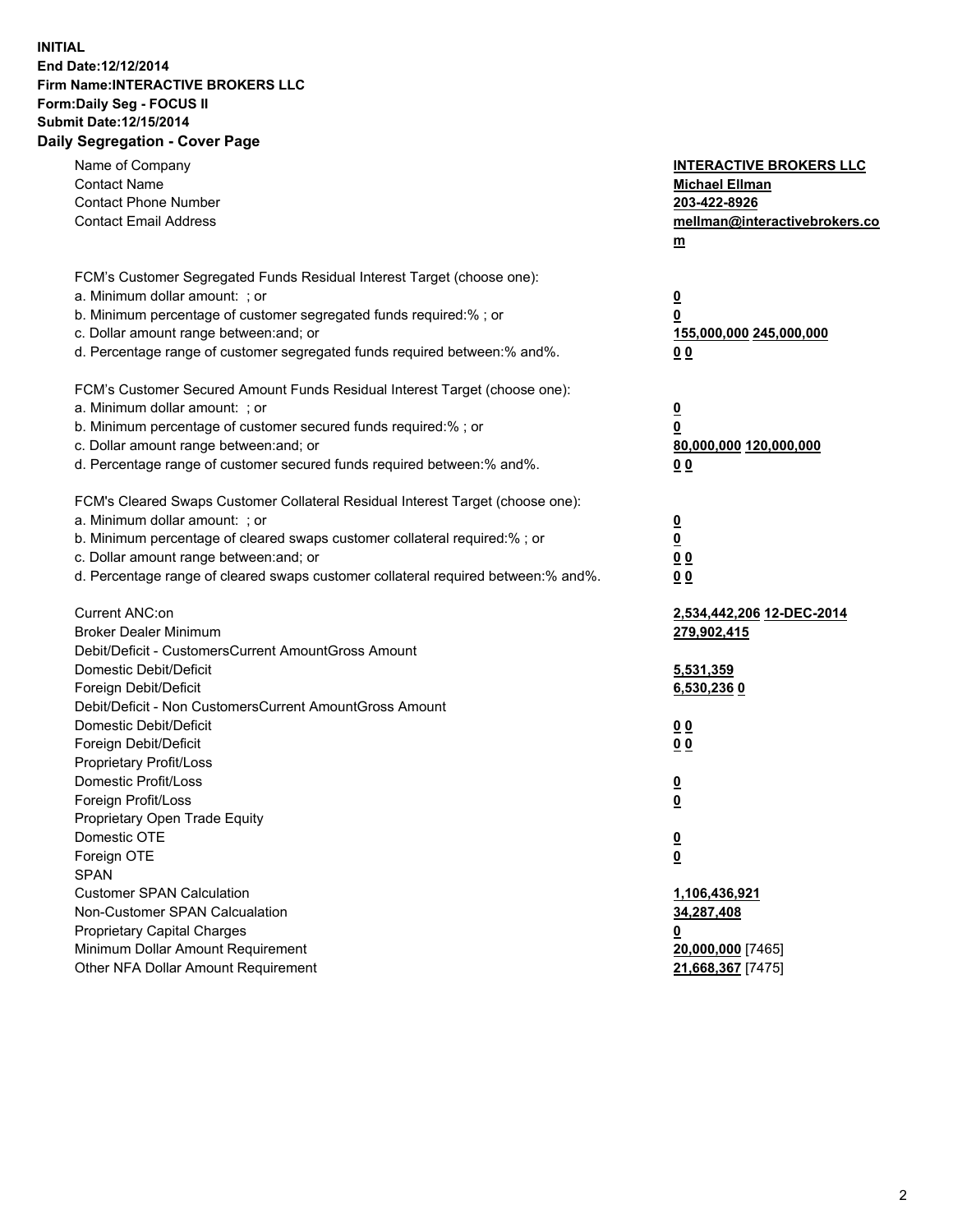## **INITIAL End Date:12/12/2014 Firm Name:INTERACTIVE BROKERS LLC Form:Daily Seg - FOCUS II Submit Date:12/15/2014 Daily Segregation - Secured Amounts**

|     | Foreign Futures and Foreign Options Secured Amounts                                                        |                                                       |
|-----|------------------------------------------------------------------------------------------------------------|-------------------------------------------------------|
|     | Amount required to be set aside pursuant to law, rule or regulation of a foreign                           | $0$ [7305]                                            |
|     | government or a rule of a self-regulatory organization authorized thereunder                               |                                                       |
| 1.  | Net ledger balance - Foreign Futures and Foreign Option Trading - All Customers                            |                                                       |
|     | A. Cash                                                                                                    | 396,048,713 [7315]                                    |
|     | B. Securities (at market)                                                                                  | $0$ [7317]                                            |
| 2.  | Net unrealized profit (loss) in open futures contracts traded on a foreign board of trade                  | <mark>-40,040,797</mark> [7325]                       |
| 3.  | Exchange traded options                                                                                    |                                                       |
|     | a. Market value of open option contracts purchased on a foreign board of trade                             | 100,867 [7335]                                        |
|     | b. Market value of open contracts granted (sold) on a foreign board of trade                               | -84,837 [7337]                                        |
| 4.  | Net equity (deficit) (add lines 1. 2. and 3.)                                                              | 356,023,946 [7345]                                    |
| 5.  | Account liquidating to a deficit and account with a debit balances - gross amount                          | 6,530,236 [7351]                                      |
|     | Less: amount offset by customer owned securities                                                           | 0 [7352] 6,530,236 [7354]                             |
| 6.  | Amount required to be set aside as the secured amount - Net Liquidating Equity                             | 362,554,182 [7355]                                    |
|     | Method (add lines 4 and 5)                                                                                 |                                                       |
| 7.  | Greater of amount required to be set aside pursuant to foreign jurisdiction (above) or line                | 362,554,182 [7360]                                    |
|     | 6.                                                                                                         |                                                       |
|     | FUNDS DEPOSITED IN SEPARATE REGULATION 30.7 ACCOUNTS                                                       |                                                       |
| 1.  | Cash in banks                                                                                              |                                                       |
|     | A. Banks located in the United States                                                                      | 353,096,391 [7500]                                    |
|     | B. Other banks qualified under Regulation 30.7                                                             | 0 [7520] 353,096,391 [7530]                           |
| 2.  | Securities                                                                                                 |                                                       |
|     | A. In safekeeping with banks located in the United States                                                  | $0$ [7540]                                            |
|     | B. In safekeeping with other banks qualified under Regulation 30.7                                         | 0 [7560] 0 [7570]                                     |
| 3.  | Equities with registered futures commission merchants                                                      |                                                       |
|     | A. Cash                                                                                                    | $0$ [7580]                                            |
|     | <b>B.</b> Securities                                                                                       | $0$ [7590]                                            |
|     | C. Unrealized gain (loss) on open futures contracts                                                        | $0$ [7600]                                            |
|     | D. Value of long option contracts                                                                          | $0$ [7610]                                            |
|     | E. Value of short option contracts                                                                         | 0 [7615] 0 [7620]                                     |
| 4.  | Amounts held by clearing organizations of foreign boards of trade                                          |                                                       |
|     | A. Cash                                                                                                    | $0$ [7640]                                            |
|     | <b>B.</b> Securities                                                                                       | $0$ [7650]                                            |
|     | C. Amount due to (from) clearing organization - daily variation                                            | $0$ [7660]                                            |
|     | D. Value of long option contracts                                                                          | $0$ [7670]                                            |
|     | E. Value of short option contracts                                                                         | 0 [7675] 0 [7680]                                     |
| 5.  | Amounts held by members of foreign boards of trade                                                         |                                                       |
|     | A. Cash                                                                                                    | 132,081,084 [7700]                                    |
|     | <b>B.</b> Securities                                                                                       | $0$ [7710]                                            |
|     | C. Unrealized gain (loss) on open futures contracts                                                        | -20,125,729 [7720]                                    |
|     | D. Value of long option contracts                                                                          | 98,317 [7730]                                         |
|     | E. Value of short option contracts                                                                         | <mark>-84,833</mark> [7735] <u>111,968,839</u> [7740] |
| 6.  | Amounts with other depositories designated by a foreign board of trade                                     | $0$ [7760]                                            |
| 7.  | Segregated funds on hand                                                                                   | $0$ [7765]                                            |
| 8.  | Total funds in separate section 30.7 accounts                                                              | 465,065,230 [7770]                                    |
| 9.  | Excess (deficiency) Set Aside for Secured Amount (subtract line 7 Secured Statement<br>Page 1 from Line 8) | 102,511,048 [7380]                                    |
| 10. | Management Target Amount for Excess funds in separate section 30.7 accounts                                | 80,000,000 [7780]                                     |
| 11. | Excess (deficiency) funds in separate 30.7 accounts over (under) Management Target                         | 22,511,048 [7785]                                     |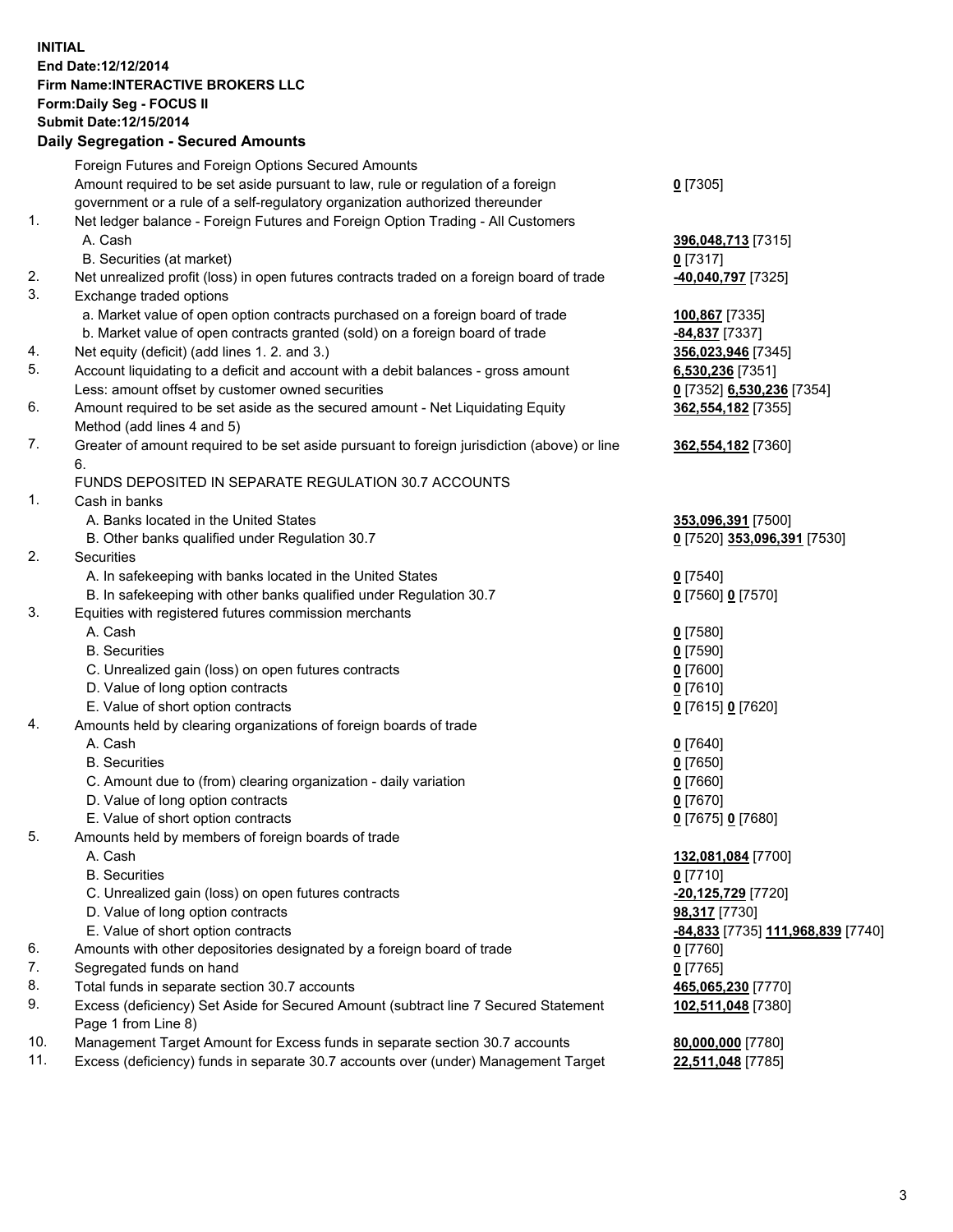**INITIAL End Date:12/12/2014 Firm Name:INTERACTIVE BROKERS LLC Form:Daily Seg - FOCUS II Submit Date:12/15/2014 Daily Segregation - Segregation Statement** SEGREGATION REQUIREMENTS(Section 4d(2) of the CEAct) 1. Net ledger balance A. Cash **2,341,827,171** [7010] B. Securities (at market) **0** [7020] 2. Net unrealized profit (loss) in open futures contracts traded on a contract market **769,286** [7030] 3. Exchange traded options A. Add market value of open option contracts purchased on a contract market **139,423,300** [7032] B. Deduct market value of open option contracts granted (sold) on a contract market **-272,981,303** [7033] 4. Net equity (deficit) (add lines 1, 2 and 3) **2,209,038,454** [7040] 5. Accounts liquidating to a deficit and accounts with debit balances - gross amount **5,531,359** [7045] Less: amount offset by customer securities **0** [7047] **5,531,359** [7050] 6. Amount required to be segregated (add lines 4 and 5) **2,214,569,813** [7060] FUNDS IN SEGREGATED ACCOUNTS 7. Deposited in segregated funds bank accounts A. Cash **310,916,913** [7070] B. Securities representing investments of customers' funds (at market) **1,144,243,736** [7080] C. Securities held for particular customers or option customers in lieu of cash (at market) **0** [7090] 8. Margins on deposit with derivatives clearing organizations of contract markets A. Cash **17,693,211** [7100] B. Securities representing investments of customers' funds (at market) **78,779,300** [7110] C. Securities held for particular customers or option customers in lieu of cash (at market) **0** [7120] 9. Net settlement from (to) derivatives clearing organizations of contract markets **4,882,742** [7130] 10. Exchange traded options A. Value of open long option contracts **987,995** [7132] B. Value of open short option contracts **-6,786,066** [7133] 11. Net equities with other FCMs A. Net liquidating equity **-98,227,506** [7140] B. Securities representing investments of customers' funds (at market) **1,019,981,037** [7160] C. Securities held for particular customers or option customers in lieu of cash (at market) **0** [7170] 12. Segregated funds on hand **0** [7150] 13. Total amount in segregation (add lines 7 through 12) **2,472,471,362** [7180] 14. Excess (deficiency) funds in segregation (subtract line 6 from line 13) **257,901,549** [7190] 15. Management Target Amount for Excess funds in segregation **155,000,000** [7194]

16. Excess (deficiency) funds in segregation over (under) Management Target Amount Excess

**102,901,549** [7198]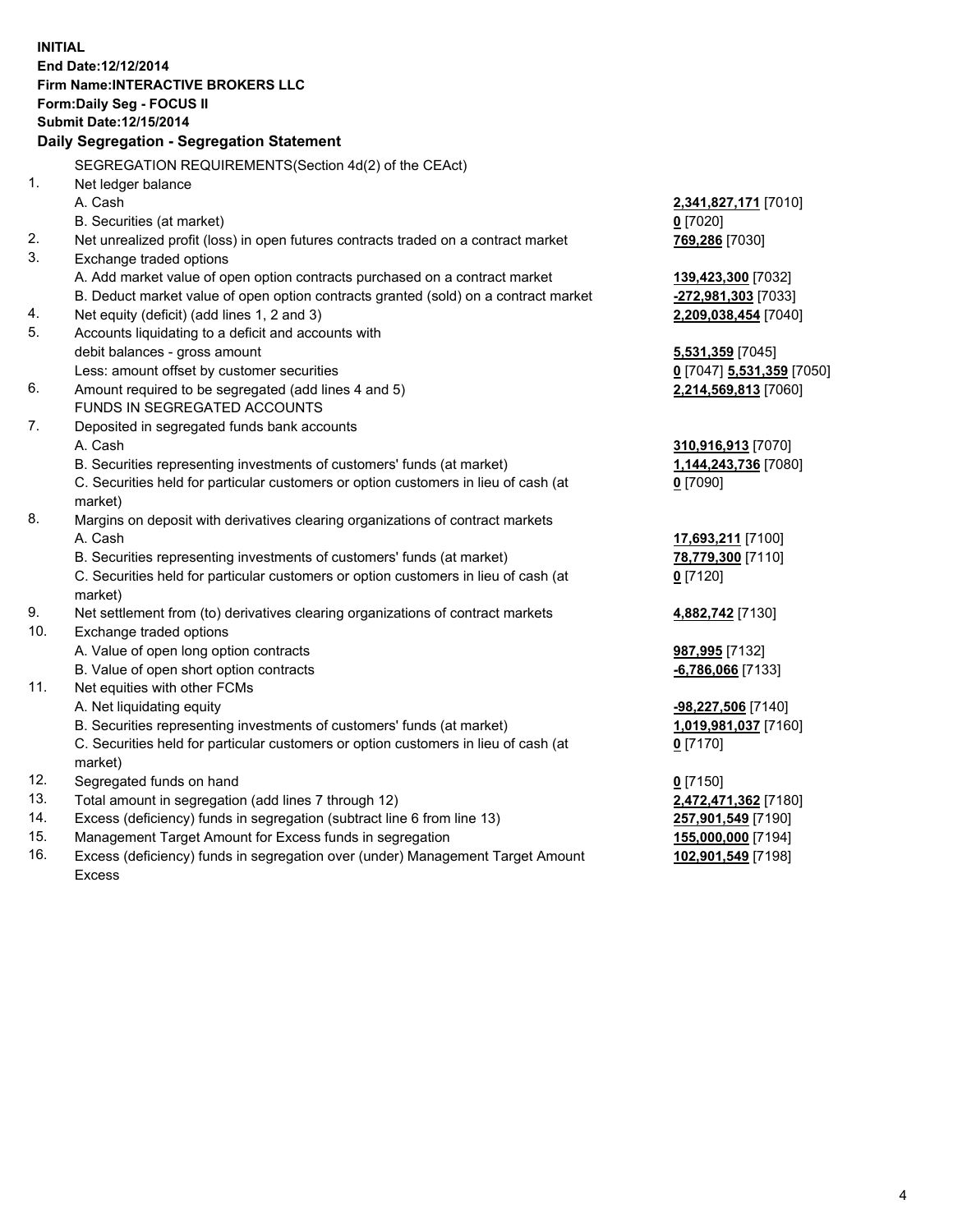## **INITIAL End Date:12/12/2014 Firm Name:INTERACTIVE BROKERS LLC Form:Daily Seg - FOCUS II Submit Date:12/15/2014 Daily Segregation - Supplemental**

| $\blacksquare$           | Total gross margin deficiencies - Segregated Funds Origin                              | 527,989 [9100] |
|--------------------------|----------------------------------------------------------------------------------------|----------------|
| $\blacksquare$           | Total gross margin deficiencies - Secured Funds Origin                                 | 137,967 [9101] |
| $\blacksquare$           | Total gross margin deficiencies - Cleared Swaps Customer Collateral Funds Origin       | $0$ [9102]     |
| $\blacksquare$           | Total gross margin deficiencies - Noncustomer and Proprietary Accounts Origin          | $0$ [9103]     |
| $\blacksquare$           | Total number of accounts contributing to total gross margin deficiencies - Segregated  | 22 [9104]      |
|                          | Funds Origin                                                                           |                |
| $\blacksquare$           | Total number of accounts contributing to total gross margin deficiencies - Secured     | 13 [9105]      |
|                          | Funds Origin                                                                           |                |
| $\blacksquare$           | Total number of accounts contributing to the total gross margin deficiencies - Cleared | $0$ [9106]     |
|                          | Swaps Customer Collateral Funds Origin                                                 |                |
| $\overline{\phantom{a}}$ | Total number of accounts contributing to the total gross margin deficiencies -         | $0$ [9107]     |
|                          | Noncustomer and Proprietary Accounts Origin                                            |                |
| $\overline{\phantom{a}}$ | Upload a copy of the firm's daily margin report the FCM uses to issue margin calls     |                |
|                          | which corresponds with the reporting date.                                             |                |

12.12.2014 Commodity Margin Deficiency Report.xls